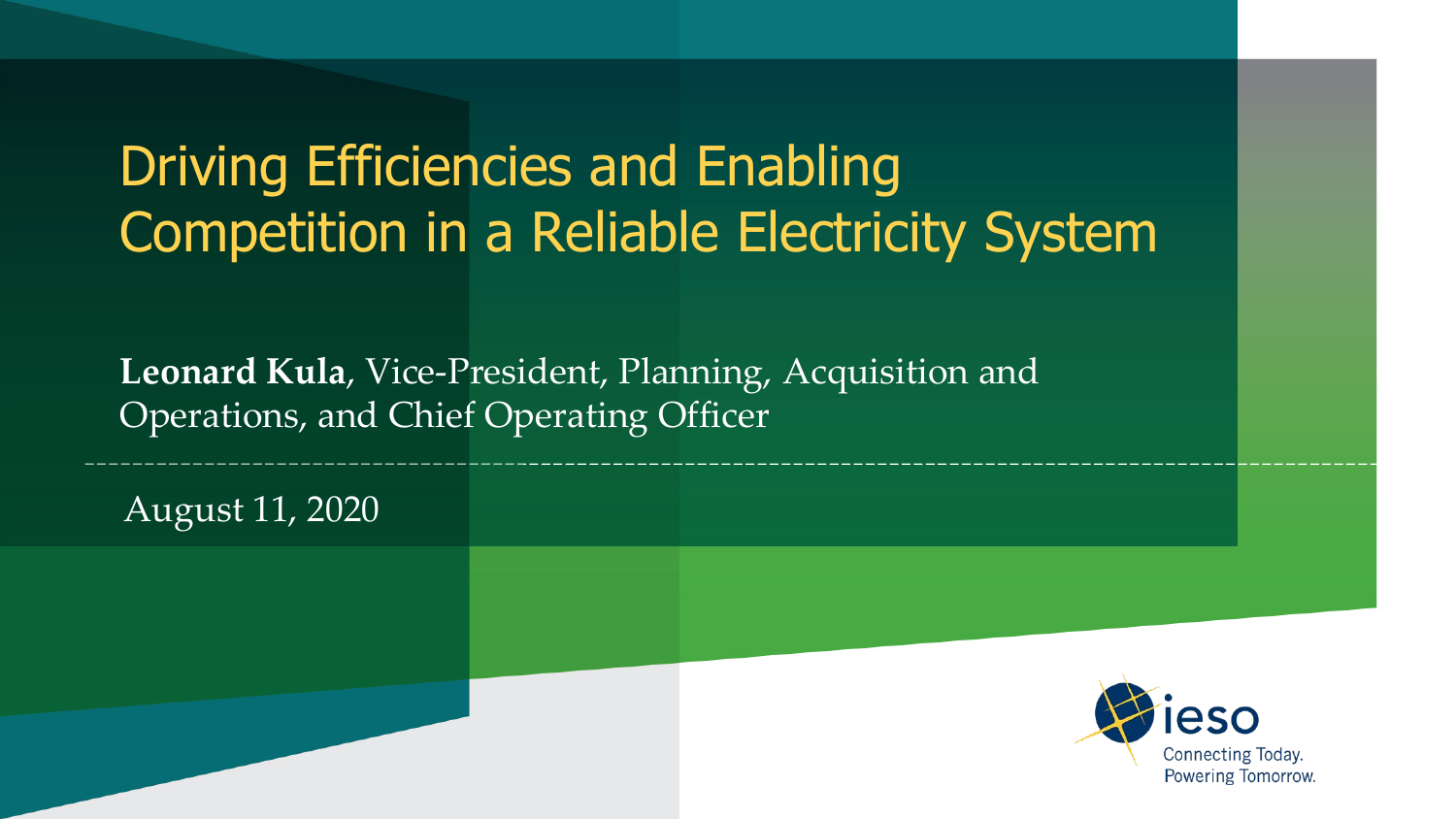#### Revised Forecast of System Need

- IESO has updated its analysis from the 2019 Annual Planning Outlook\* (APO) to consider the impacts of the COVID-19 pandemic
- The updated demand, capacity and energy adequacy assessment considers pandemic impacts under two scenarios for the 2021 – 2026 period:
	- **Scenario 1 (Faster Recovery)**: shallow recession, fast recovery, energy demand lower by about 5% in 2021 recovering to about 4% in 2026\*\*
	- **Scenario 2 (Slower Recovery)**: deep recession, slow recovery , energy demand lower by about 7% in 2021 recovering to about 5% in 2026\*\*



Released January 2020 Difference relative to the 2019 APO demand forecast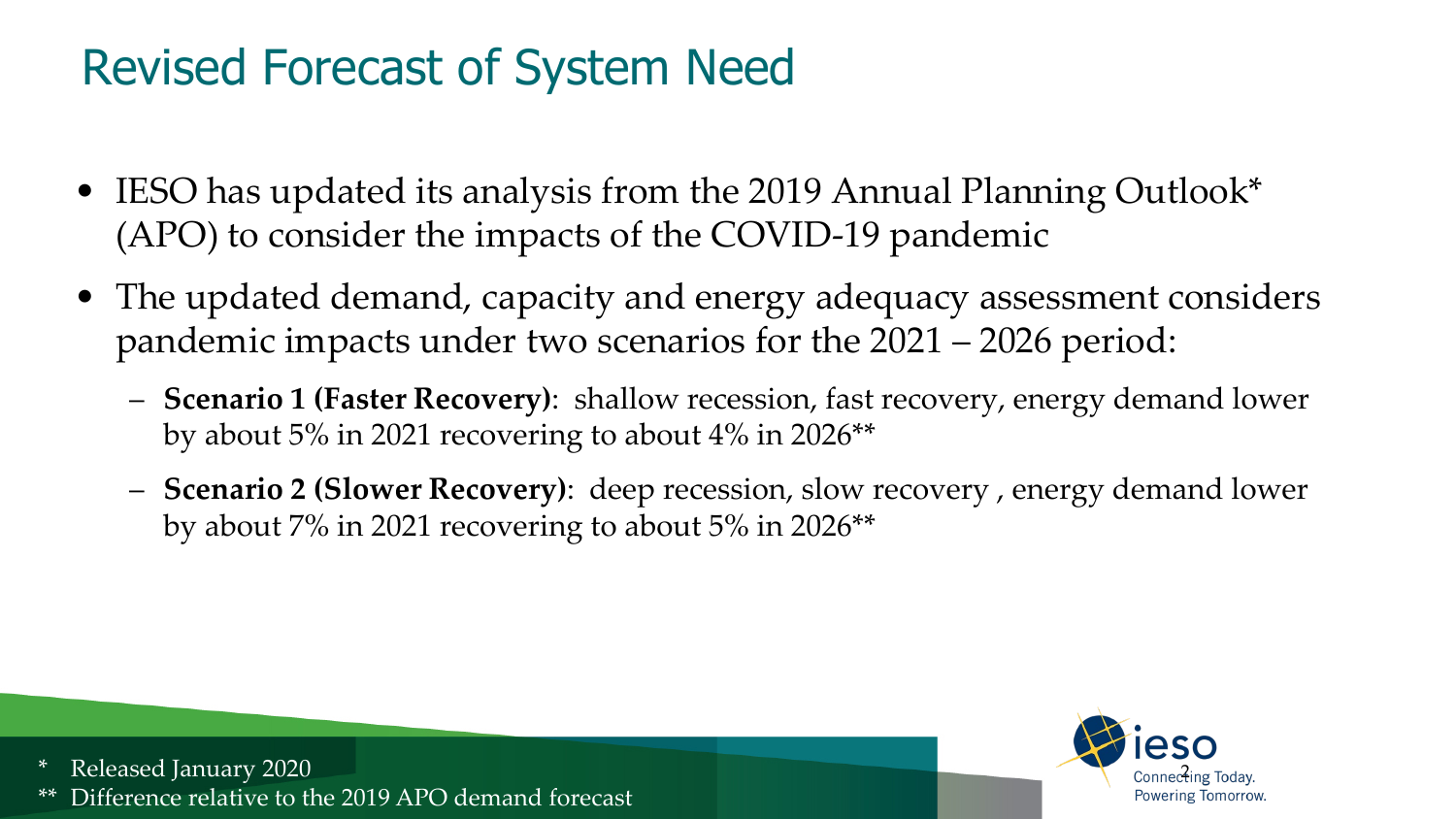## Adequacy and Energy Outlook

- The updated outlook is similar to the 2019 APO with a summer capacity need emerging in the early to mid-2020s that can be met by obtaining capacity commitments from existing and available resources:
	- Decrease in demand is offset by reductions in available supply
	- Continue to see limited need for capacity in the winter until the middle of the decade
- Ontario is expected to remain energy adequate over the course of the planning outlook:
	- Decreases in demand are offset by reduced gas fleet production
	- Shortfalls may emerge if a number of resources exit the market

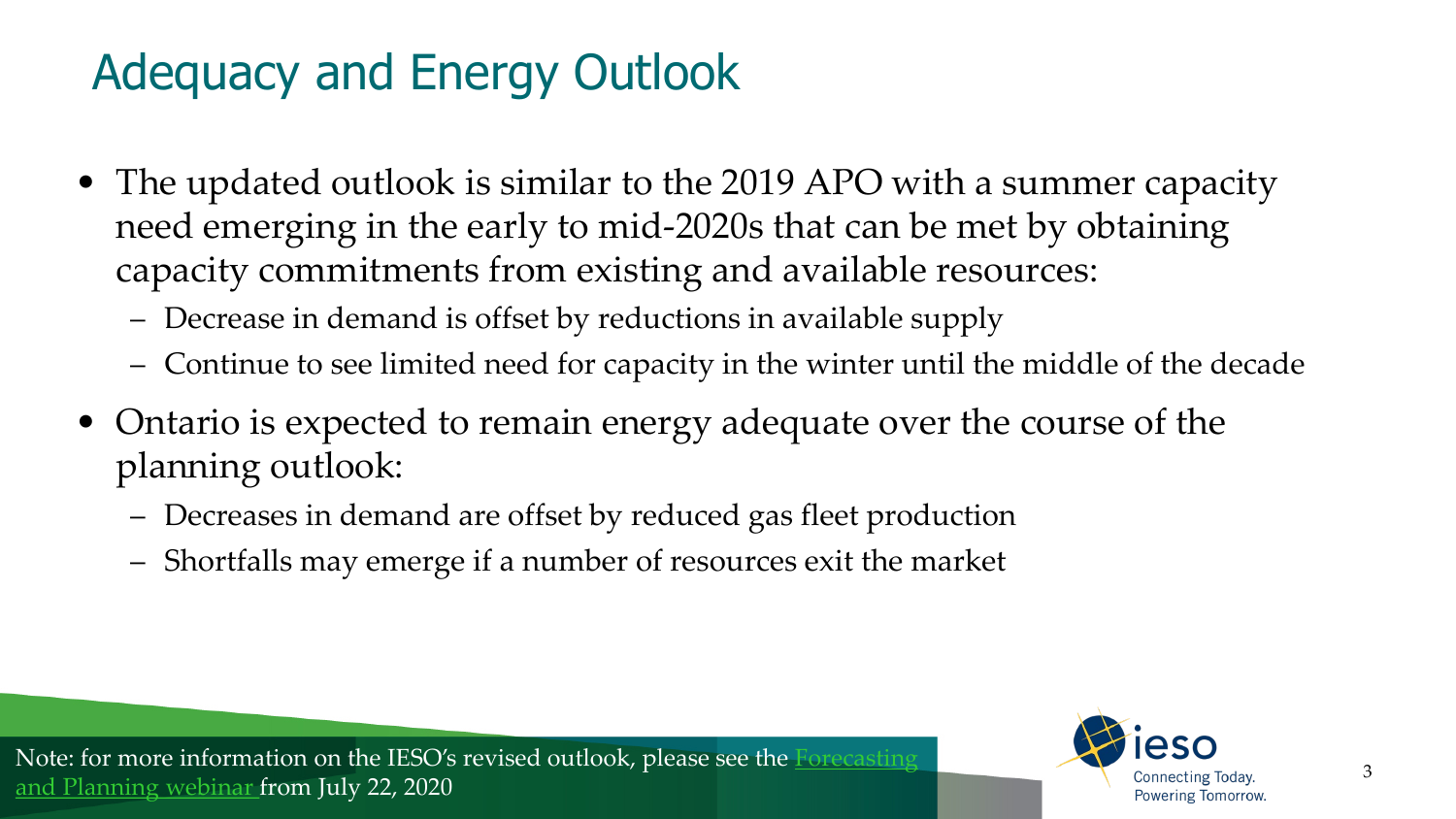#### Ensuring Cost-Effective Reliability – in Real-Time

- Ensuring real-time power system operation that meets reliability standards and reflects utility best practises in a cost-effective and risk-adjusted manner is core to our mandate. To support this, priorities in the coming year include:
	- **Market Renewal - Energy project**
		- The coming year will focus on preparing for implementation in 2023 including delivering the future market's governing documents, process documentation and the IT solutions to support operation of the market
		- Stakeholder engagement in this phase will be ongoing and essential to ensure the IESO and market participants are prepared for go-live
	- **Enhancing key reliability tools** to improve situational awareness, assess the potential for critical elements in neighbouring systems to impact Ontario reliability, and increase the effectiveness of the Ontario transmission system

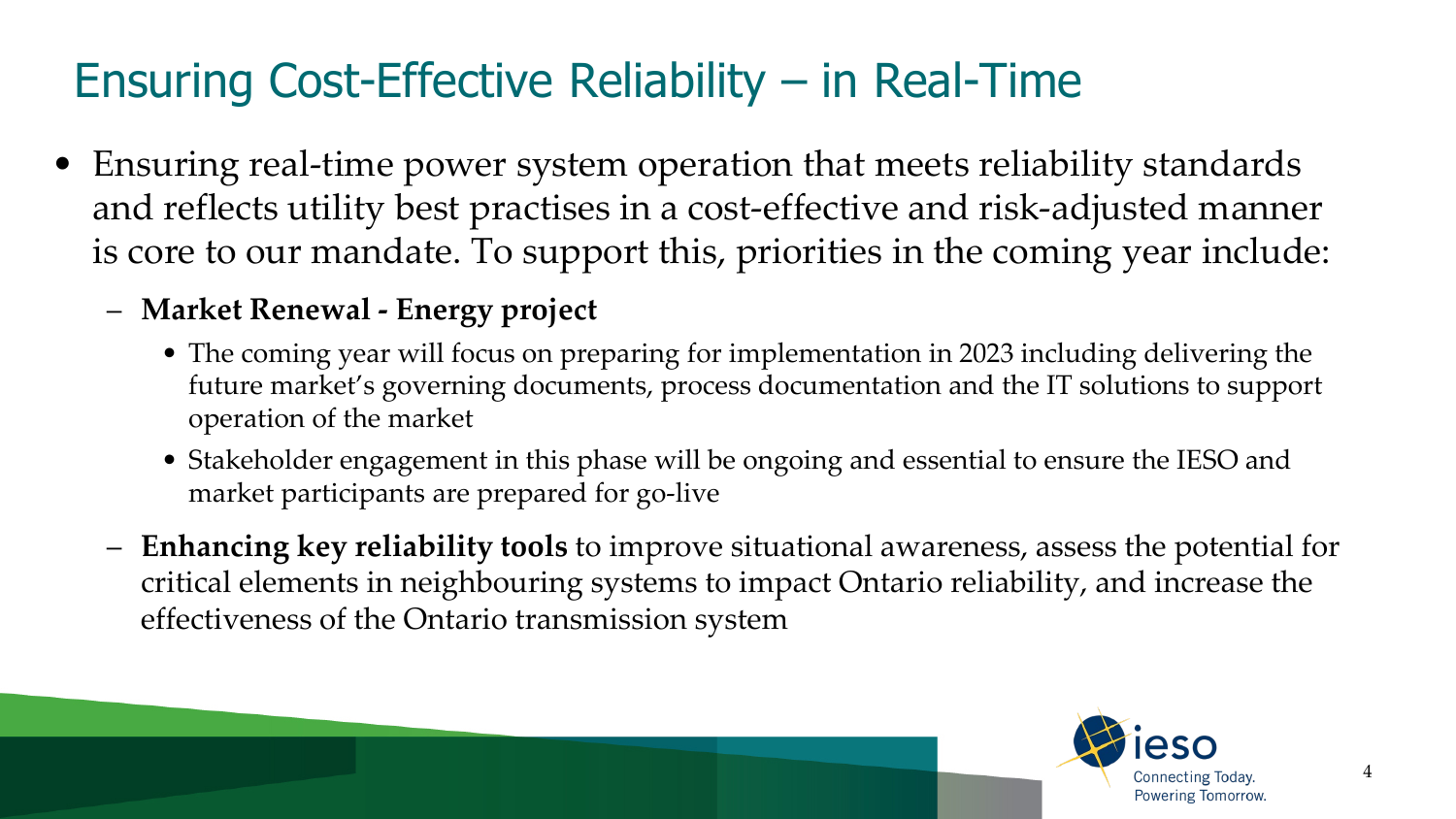### Ensuring Cost-Effective Reliability – Long-Term

- Enhance mid- and long-term demand forecasting and energy **modelling tools** to support a transparent and consistent approach to forecasts and planning products, and benefit the market by providing greater insights to inform investment decisions
- Enhance and formalize the **bulk and regional planning processes** by completing our ongoing reviews, working with stakeholders, which will provide a more flexible approach to addressing needs as they arise, given our current dynamic environment
- Resource adequacy related **reliability standards review:**
	- As we examine our future capacity needs, there is an opportunity to challenge our own thinking related to our adequacy assessment methodologies to ensure that we apply appropriate assumptions while considering ratepayer value
	- We expect to engage stakeholders this month on this initiative that will complement the Resource Adequacy Engagement, as we continue to ensure cost-effective reliability

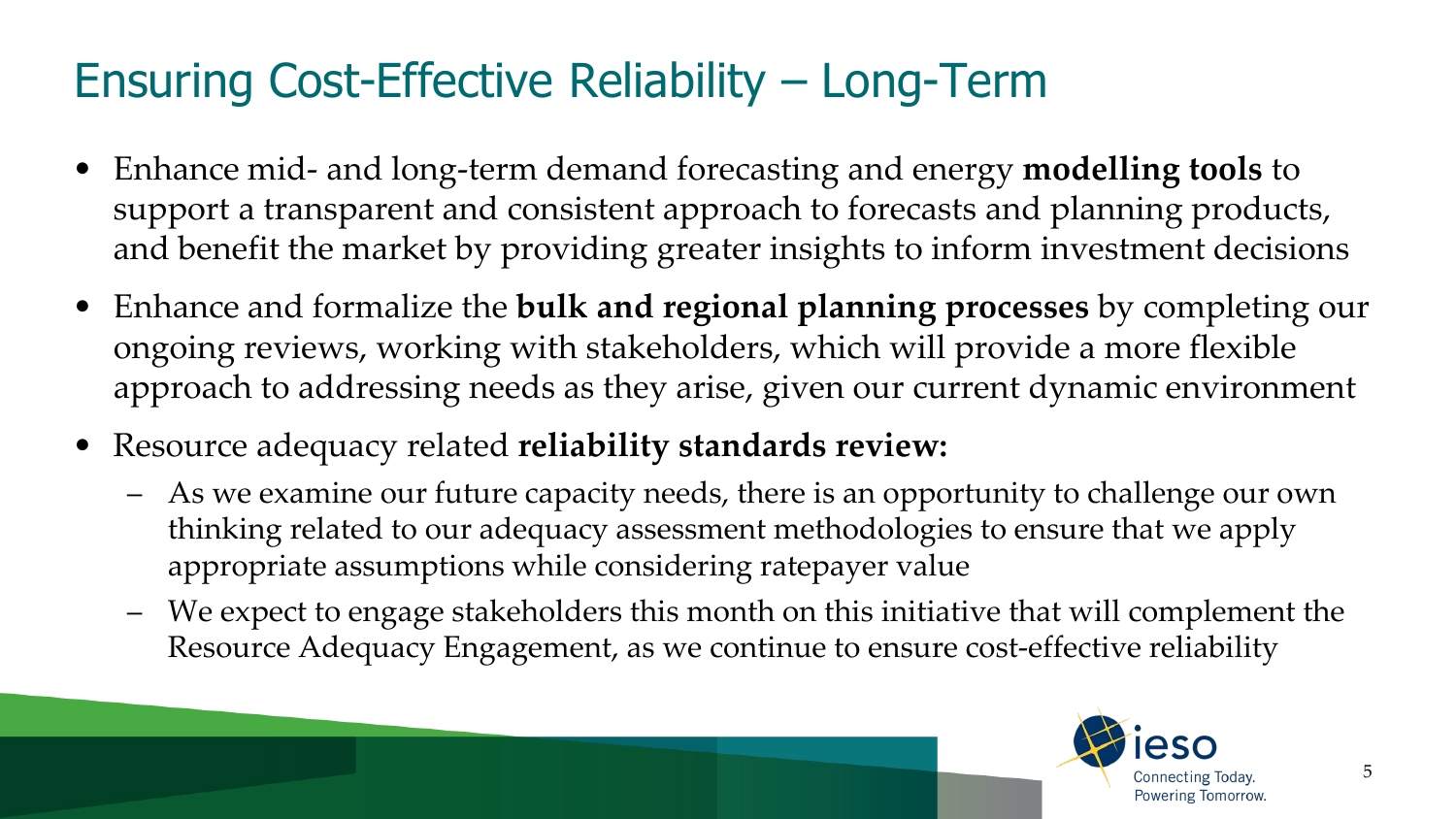## Enabling Competition - Capacity

- Launch the **Resource Adequacy** engagement:
	- engage stakeholders on the development of a strategy for the competitive acquisition of resources to meet short, medium, and longterm electricity system capacity needs that effectively balances costeffectiveness and risk
- Following from the outcomes of the Resource Adequacy engagement, we expect to:
	- Advance the **Capacity Auction** to better enable other resources to participate
	- Develop other capacity acquisition tools